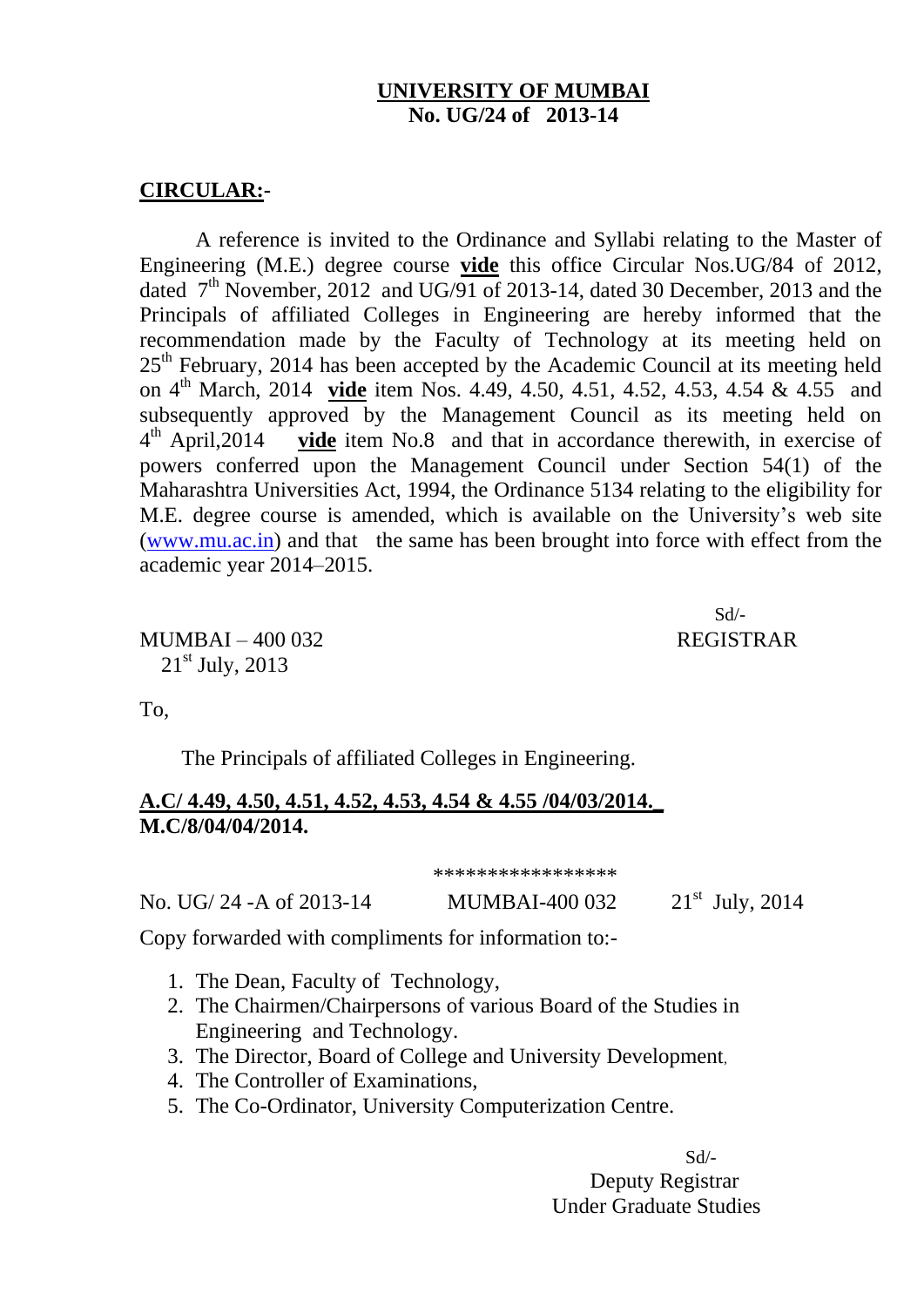## **Amended Ordinance 5134 :-**

Any person who has passed an examination for the Degree of Bachelor of Engineering of this University or the degree of Bachelor of Engineering of any other University recognized as equivalent to the Bachelor of Engineering degree of this University is deemed eligible for admission to the Masters degree course in Engineering in the specific branch in which he / she has taken the degree of Bachelor of Engineering of a related branch as listed below:-

| <b>Master of Engineering</b>                                                                                                                                                                                                    | <b>Bachelor of Engineering</b>                                                                                                                 |
|---------------------------------------------------------------------------------------------------------------------------------------------------------------------------------------------------------------------------------|------------------------------------------------------------------------------------------------------------------------------------------------|
| 1. Civil Engineering with<br>(i) Environmental Engineering<br>Subjects<br>(ii) Hydraulics Engineering Subjects<br>(iii) Water Resource Engineering<br>subjects                                                                  | a. Civil Engineering OR<br>b. Environmental Engineering OR<br>c. Construction Engineering OR<br>d. Water Management                            |
| 1. Civil Engineering with<br>(iv) Structural Engineering Subjects<br>(v) Construction Management<br>Subjects<br>(vi) Goo-technical Engineering<br>Subjects<br>(vii) Traffic and Transportation<br><b>Engineering Subjects</b>   | a. Civil Engineering OR<br>b. Construction Engineering OR<br>c. Structural Engineering                                                         |
| 1. Civil Engineering<br><b>Construction Engineering and</b><br><b>Management</b>                                                                                                                                                | a. Civil Engineering OR<br>b. Construction Engineering                                                                                         |
| 2. Mechanical Engineering with<br>(i) Machine Design Subjects<br>(ii) Automobile Engineering Subjects<br>(iii) CAD/CAM & Robotics subjects                                                                                      | a. Mechanical Engineering<br>OR.<br>b. Automobile engineering OR<br>c. Production Engineering OR<br>d. Aerospace / Aeronautical<br>Engineering |
| 2. Mechanical Engineering with<br>(iii) Fluid Pumping Machine Subjects<br>(iv) Internal Combustion Engineering<br>Subjects<br>(v) Thermal Engineering Subjects<br>(vi) Heat Power subjects<br>(vii) Energy Engineering subjects | a. Mechanical Engineering<br><b>OR</b><br>b. Automobile Engineering<br><b>OR</b><br>c. Aerospace / Aeronautical<br>Engineering                 |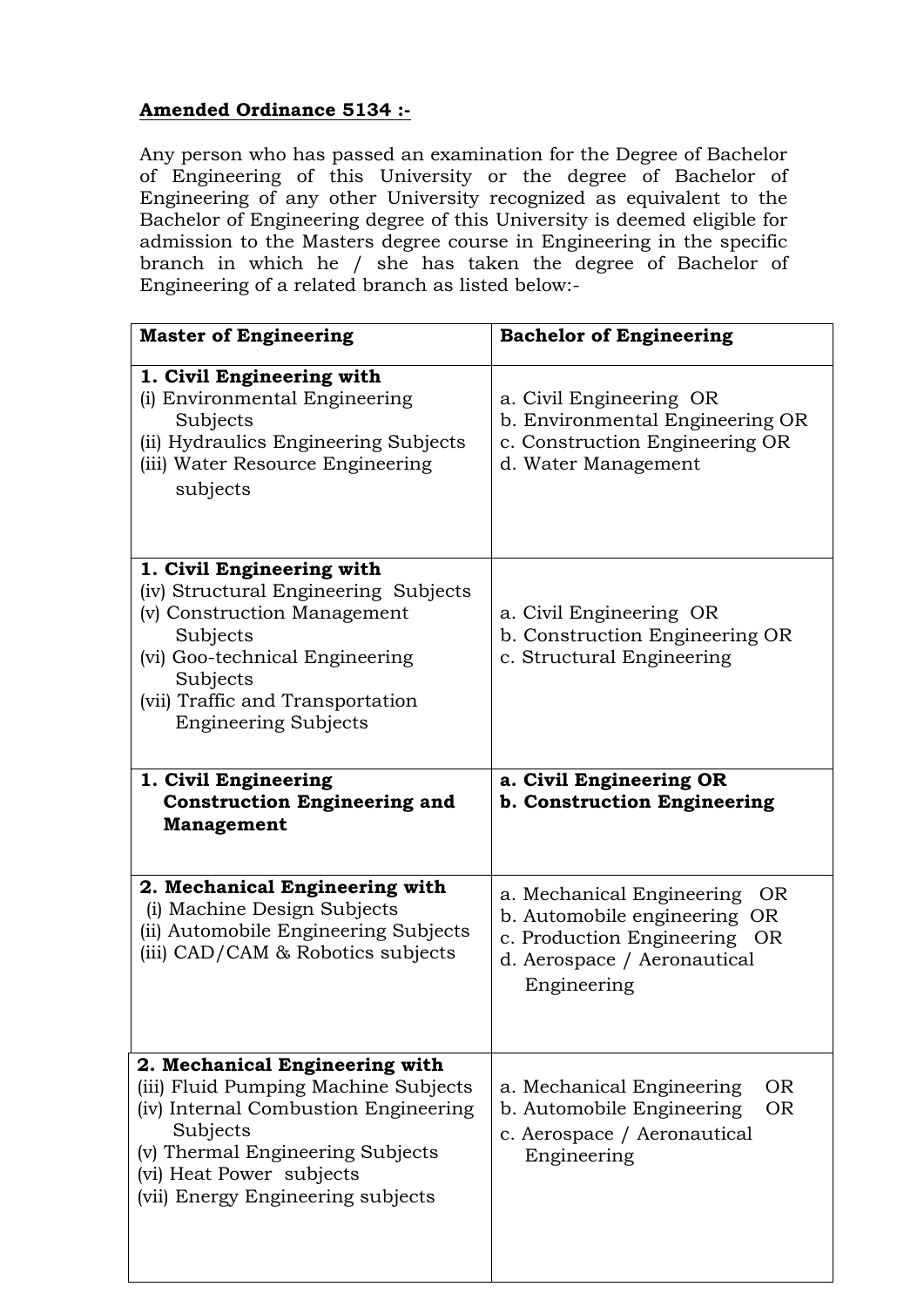| 2. Mechanical Engineering with              |                                                                                  |
|---------------------------------------------|----------------------------------------------------------------------------------|
| (viii) Manufacturing systems                | a. Mechanical Engineering<br><b>OR</b><br>b. Automobile engineering<br><b>OR</b> |
| Engineering subjects                        | c. Production Engineering<br><b>OR</b>                                           |
| (ix) Production Engineering subjects        | d. Industrial Engineering<br><b>OR</b>                                           |
|                                             | e. Machine Tool Engineering OR                                                   |
|                                             | f. Metallurgical Engineering                                                     |
|                                             |                                                                                  |
|                                             |                                                                                  |
| 2. Mechanical Engineering                   | a. Mechanical Engineering OR                                                     |
| i) Energy System & Management               | b. Automobile Engineering OR                                                     |
| ii) Product Design & Development            | c. Production Engineering OR                                                     |
|                                             | d. Aerospace Engineering                                                         |
|                                             |                                                                                  |
|                                             |                                                                                  |
| 3. Production Engineering                   | a. Mechanical Engineering<br><b>OR</b><br>b. Automobile engineering OR           |
|                                             | c. Production Engineering<br><b>OR</b>                                           |
|                                             | d. Industrial Engineering<br><b>OR</b>                                           |
|                                             | e. Machine Tool Engineering OR                                                   |
|                                             | f. Metallurgical Engineering                                                     |
|                                             |                                                                                  |
|                                             |                                                                                  |
| 4. Electrical Engineering with              | a. Electrical Engineering OR                                                     |
|                                             | b. Electronics Engineering OR                                                    |
| (i) Control Systems Engineering             | c. Instrumentation Engineering OR                                                |
| Subjects<br>(ii) Power Systems Engineering  | d. Power Electronics OR                                                          |
| Subjects                                    | e. Electronics and Power OR                                                      |
| (iii) Power Electronics and Drives          | f. Industrial Electronics OR                                                     |
|                                             | g. Electronics and<br>Telecommunication Engineering                              |
|                                             |                                                                                  |
|                                             |                                                                                  |
| 4. Electrical Engineering                   | a. Electrical Engineering OR                                                     |
| <b>Power Plant Engineering &amp; Energy</b> | b. Electronics & Power OR                                                        |
| Management                                  | c. Power Engineering OR<br>d. Instrumentation Engineering                        |
|                                             |                                                                                  |
|                                             |                                                                                  |
| 5. Electronics Engineering                  | a. Electrical Engineering OR                                                     |
|                                             | b. Electronics Engineering OR                                                    |
| 6. Electronics &                            | c. Electronics and Tele-                                                         |
| Telecommunication                           | Communication Engineering<br><b>OR</b>                                           |
| Engineering                                 | d. Instrumentation Engineering<br><b>OR</b>                                      |
|                                             | e. Computer Engineering OR                                                       |
|                                             | f. Power Engineering OR                                                          |
|                                             | g. Biomedical Engineering OR                                                     |
|                                             | h. Information Technology                                                        |
|                                             |                                                                                  |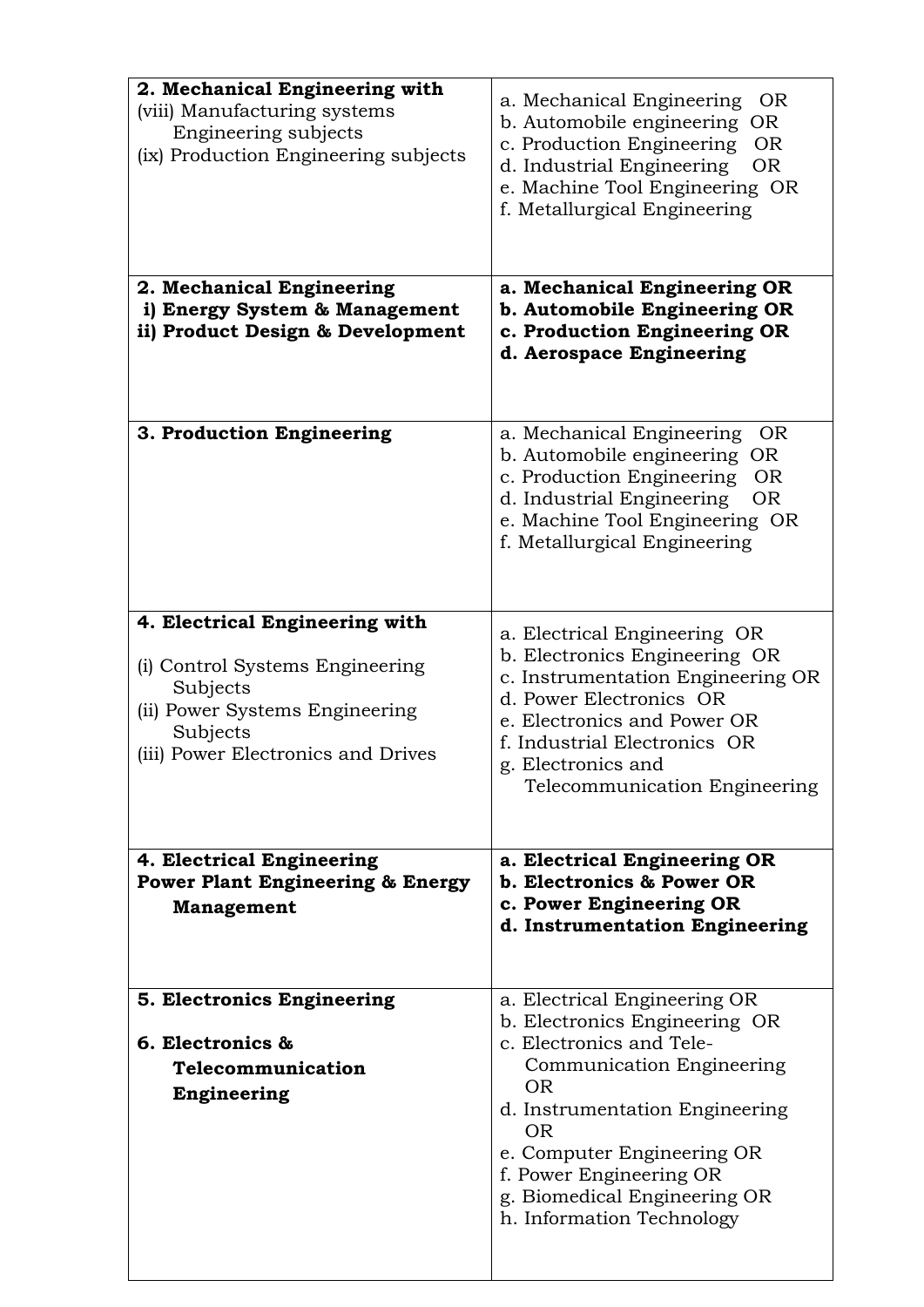| 7. Instrumentation Engineering<br>8. Instrumentation & Control<br>Engineering                                                                                                                                    | a. Electrical Engineering OR<br>b. Electronics Engineering OR<br>c. Instrumentation Engineering<br><b>OR</b><br>d. Power Electronics OR<br>e. Biomedical Engineering OR<br>f. Mechanical Engineering OR<br>g. Chemical Engineering                                                                                                                                                                      |
|------------------------------------------------------------------------------------------------------------------------------------------------------------------------------------------------------------------|---------------------------------------------------------------------------------------------------------------------------------------------------------------------------------------------------------------------------------------------------------------------------------------------------------------------------------------------------------------------------------------------------------|
| 9. Computer Engineering                                                                                                                                                                                          | a. Computer Engineering<br>OR.<br>b. Electrical Engineering OR<br>c. Electronics Engineering OR<br>d. Electronics and Tele-<br>Communication Engineering<br><b>OR</b><br>e. Instrumentation Engineering OR<br>f. Information Technology OR<br>g. Power Electronics                                                                                                                                      |
| 10. Information Technology<br>11. Information Technology in<br><b>Information Security</b><br>12. Information Technology in<br>Information and cyber warfare<br>13. Information Technology in AI<br>and Robotics | All branches of the Bachelor of<br>Engineering (B.E.) degree<br>courses                                                                                                                                                                                                                                                                                                                                 |
| 14. Biomedical Engineering                                                                                                                                                                                       | a. Biomedical Engineering<br><b>OR</b><br>b. Computer Engineering OR<br>c. Instrumentation Engineering OR<br>d. Electronics Engineering OR<br>e. Electronics and Tele-<br>Communication Engg. OR<br>f. Electrical Engineering OR<br>g. Information Technology OR<br>h. Electronics and Power<br>Engineering OR<br><i>i.</i> Electrical and Electronics<br>Engineering OR<br><i>i.</i> Power Electronics |
| 15. Chemical Engineering                                                                                                                                                                                         | a. Chemical Engineering OR<br>b. Chemical Technology OR<br>c. Petrochemical Engineering OR<br>d. Petroleum Engineering OR<br>e. Biotechnology                                                                                                                                                                                                                                                           |